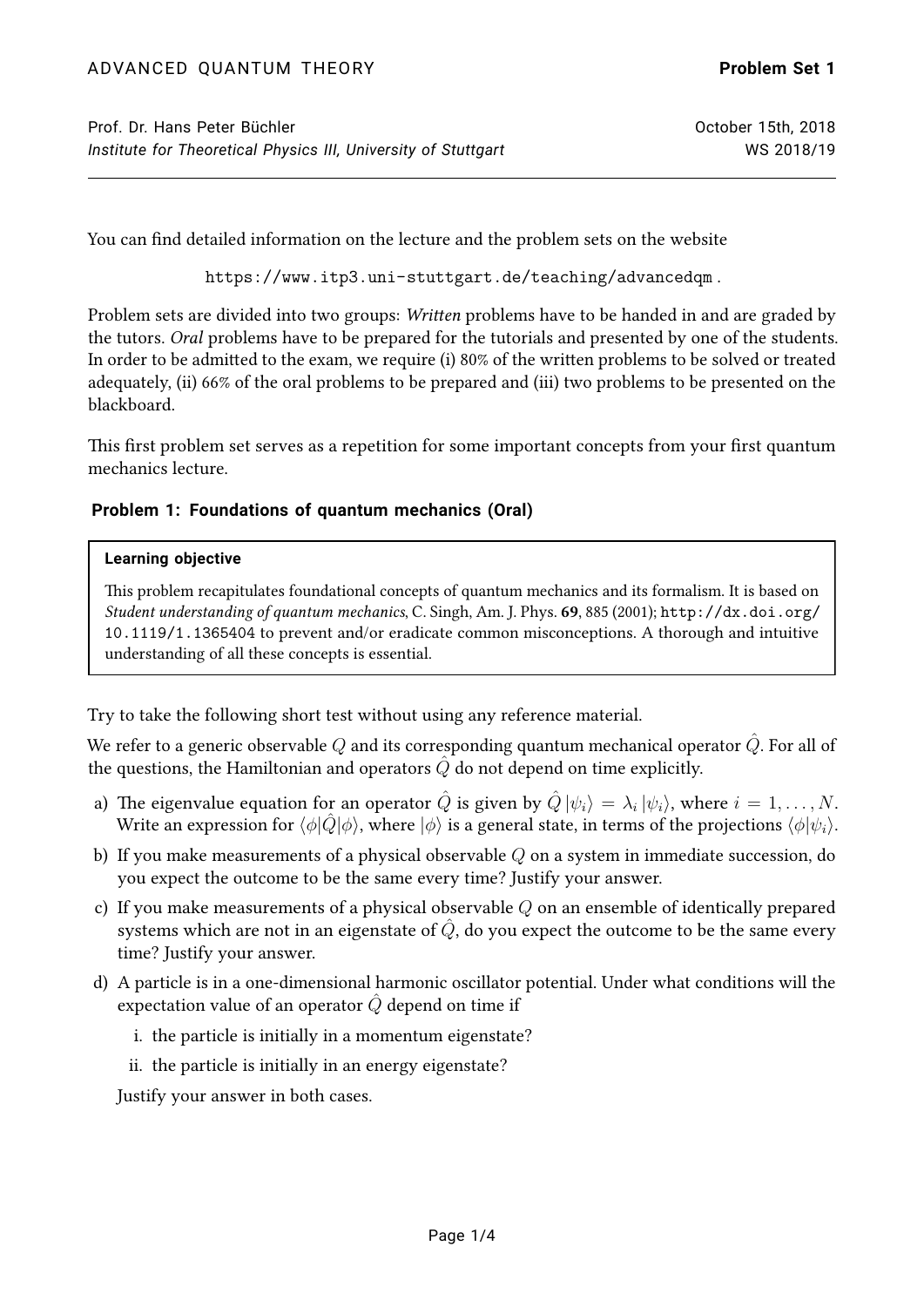### ADVANCED QUANTUM THEORY **Problem Set 1**

e) Questions (i)-(ix) refer to the following system: An electron is in a uniform magnetic field B which is pointing in the  $z$ -direction. The Hamiltonian for the spin-degree of freedom for this system is given by  $\hat{H} = -\gamma B \hat{S}_z$ , where  $\gamma$  is the gyromagnetic ratio and  $\hat{S}_z$  is the  $z$ -component of the spin angular momentum operator.

Notation:  $\hat{S}_z\ket{\uparrow}=\hbar/2\ket{\uparrow}, \hat{S}_z\ket{\downarrow}=-\hbar/2\ket{\downarrow}.$ For reference, the unnormalized eigenstates of  $\hat{S}_x$  and  $\hat{S}_y$  are given by

$$
\hat{S}_x(|\uparrow\rangle \pm |\downarrow\rangle) = \pm \hbar/2(|\uparrow\rangle \pm |\downarrow\rangle) \tag{1}
$$

$$
\hat{S}_y(|\uparrow\rangle \pm i|\downarrow\rangle) = \pm \hbar/2(|\uparrow\rangle \pm i|\downarrow\rangle).
$$
\n(2)

- i. If you measure  $S_z$  in a state  $|\chi\rangle = (|\!\!\uparrow\rangle + |\!\!\downarrow\rangle)/\sqrt{2}$ , what are the possible results, and what are their respective probabilities?
- ii. If the result of the first measurement of  $S_z$  was  $\hbar/2$ , and you immediately measure  $S_z$  again, what are the possible results, and what are their respective probabilities?
- iii. If the result of the first measurement of  $S_z$  was  $\hbar/2$ , and you immediately measure  $S_x$ , what are the possible results, and what are their respective probabilities?
- iv. What is the expectation value  $\langle \hat{S}_z \rangle$  in the state  $|\chi\rangle = (|\uparrow\rangle + |\downarrow\rangle)/\sqrt{2}$ ?
- v. If the electron is initially in an eigenstate of  $\hat{S}_x$ , does the expectation value of  $\hat{S}_y$  depend on time? Justify your answer.
- vi. If the electron is initially in an eigenstate of  $\hat{S}_x$ , does the expectation value of  $\hat{S}_z$  depend on time? Justify your answer.
- vii. If the electron is initially in an eigenstate of  $\hat{S}_z$ , does the expectation value of  $\hat{S}_x$  depend on time? Justify your answer.
- viii. If the electron is initially in an eigenstate of  $\hat{S}_z$ , does the expectation value of  $\hat{S}_z$  depend on time? Justify your answer.
- ix. If the electron is initially in an eigenstate of  $\hat{S}_x$ , does the expectation value of  $\hat{S}_x$  depend on time? Justify your answer.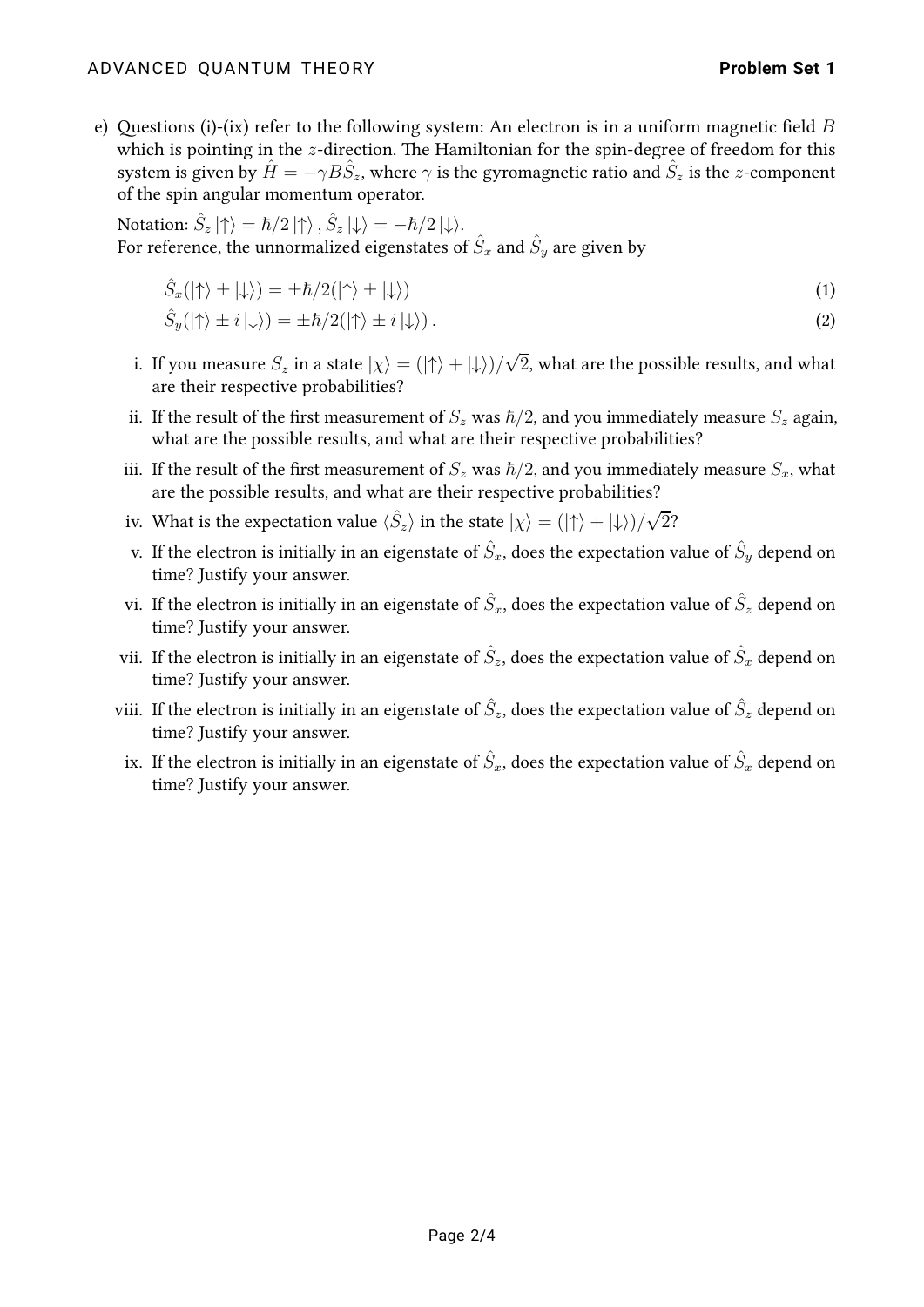## **Problem 2: Commutators (Written)**

#### **Learning objective**

Here we recapitulate some important commutation relations with focus on position, (linear) momentum, and angular momentum operators. As commutators are ubiquitous in quantum mechanics, manipulating them should become second nature to you.

a) Show that the following identity holds for commutators of products:

$$
[A, BC] = B[A, C] + [A, B]C.
$$
\n(3)

b) Let  $q(x)$  and  $f(p)$  be analytical functions of the position and momentum operators, respectively. Show that

$$
[p, g(x)] = -i\hbar \frac{\mathrm{d}}{\mathrm{d}x} g(x) , \qquad (4)
$$

$$
[x, f(p)] = +i\hbar \frac{\mathrm{d}}{\mathrm{d}p} f(p) \,. \tag{5}
$$

c) Calculate the following commutators for canonical position and momentum operators x and  $p$ .

$$
[x, p^2], \qquad [x^2, p^2], \qquad [xp, p^2].
$$
 (6)

- d) Using just the canonical commutation relations of x and p, calculate  $[L_\alpha, L_\beta]$ , where  $L_\alpha = \varepsilon_{\alpha ij} x_i p_j$ is the  $\alpha$ -component of the angular momentum operator.
- e) Now calculate  $[L_\alpha, \mathbf{L}^2]$  and  $[L_\alpha, p^2]$ .